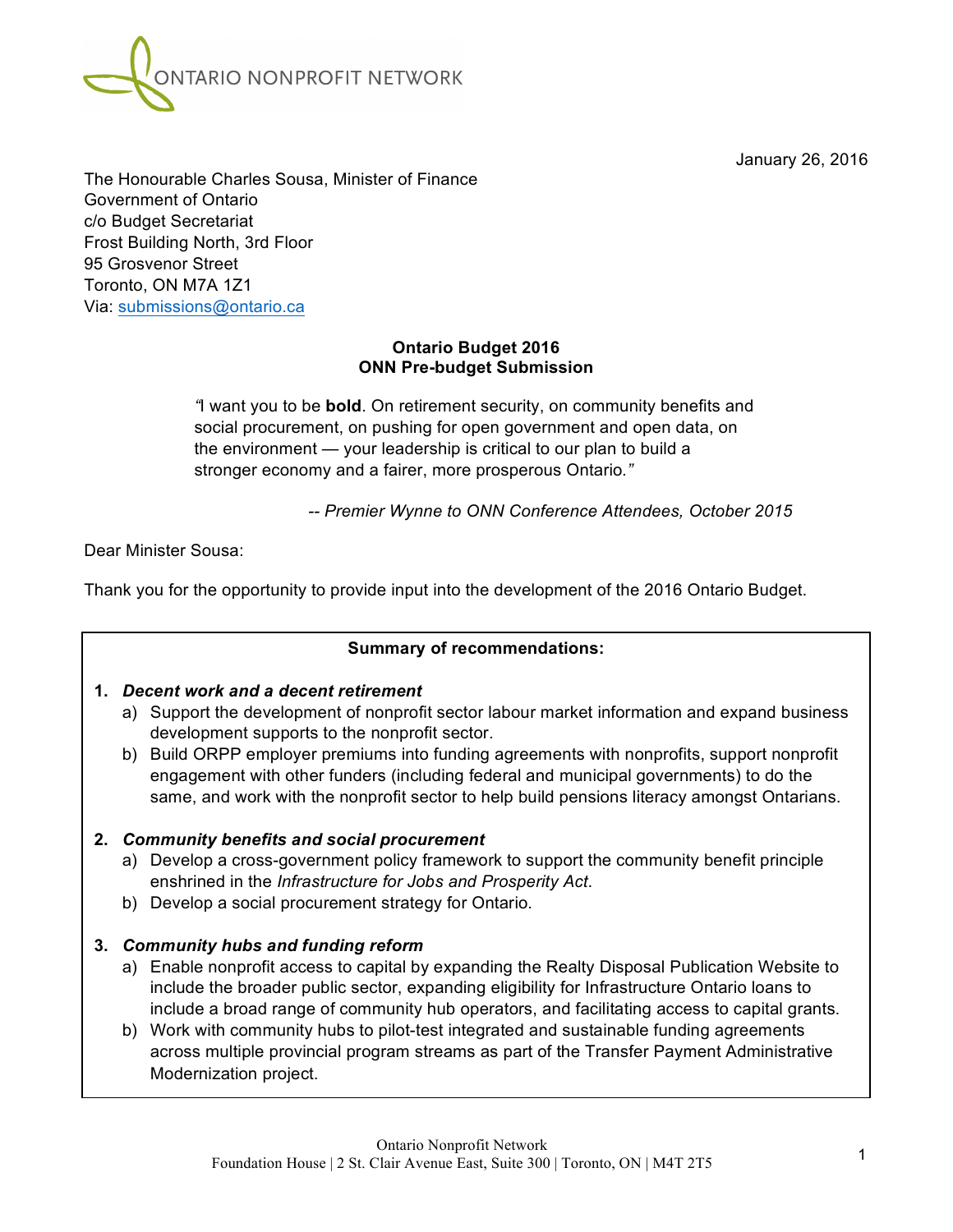

The Ontario Nonprofit Network (ONN) is a 7,000-strong provincial network for the 55,000 nonprofit organizations across Ontario that make communities more vibrant, innovative and inclusive. We bring the diverse voices of Ontario's nonprofit sector to government, funders, and the private sector to influence systemic change. Our work is guided by the vision that a strong nonprofit sector leads to thriving communities, and in turn, a dynamic province.

We are encouraged by your government's interest in tackling issues that affect our sector as a whole, most notably precarious work and retirement income security, transfer payment modernization, and community hubs. We are pleased with the passage of the *Police Record Checks Reform Act* (Bill 113) which provides consistency on police record checks and the *Infrastructure for Jobs and Prosperity Act* (Bill 6) which enshrines community benefits as an important principle for infrastructure investments.

Budget 2016 comes at a pivotal time for Ontario, given the competing demands for investment following years of restraint, the potential for alignment between levels of government, the need to make up for lost time on mitigating and adapting to climate change, and a fragile economic recovery still finding its feet while entire sectors are transformed by accelerating technological change. The nonprofit sector faces an equally challenging landscape: our funding is being transformed in the context of multi-year budget freezes and increasing competition for resources; our workforce management demands a rethink so that we may offer more of our employees decent work and a decent retirement; and our governance models face new demands for collaboration, innovation, and accountability.

Our Budget 2016 proposals take into account the landscape of continued restraint while pointing to opportunities for alignment between the Ontario government's policy agenda and the well-being of our community organizations. This is not the year for tweaking at the edges of the system. It is a time for responding to a rapidly-changing environment with informed risk-taking and genuine investment in the long-term health of our communities. There are concerns throughout Ontario that community social infrastructure has been eroded by flat-lined investment and strained by the shedding of quality jobs, most notably in the manufacturing sector.<sup>1</sup> Nonprofits are incredibly diverse, but what unites them is the commitment to their social missions and a drive to contribute to the well-being of their communities. It is time to recognize the existence and potential of the community nonprofit sector as a sector in its own right: a \$50 billion economic driver, a sector that employs a million people, but above all, a sector that sustains the social infrastructure of Ontario in the face of unprecedented pressures.

Please consider our pre-budget submission as a response to Premier Wynne's call for boldness. We believe the time has come for the public and community nonprofit sectors to be **bold** on decent work and decent retirements, on community benefits and social procurement and, for that matter, on community hubs and the transformation of nonprofit funding and finance. To that end, we have **six bold recommendations** to offer:

#### **1. Decent work and a decent retirement**

#### *a) Decent work*

The community-governed nonprofit sector is large and diverse, and it is sustained by people who are deeply invested in their work delivering community programs. In Ontario, the sector employs over a million workers, almost half of whom are engaged on a part-time and/or short-term contract basis. $2$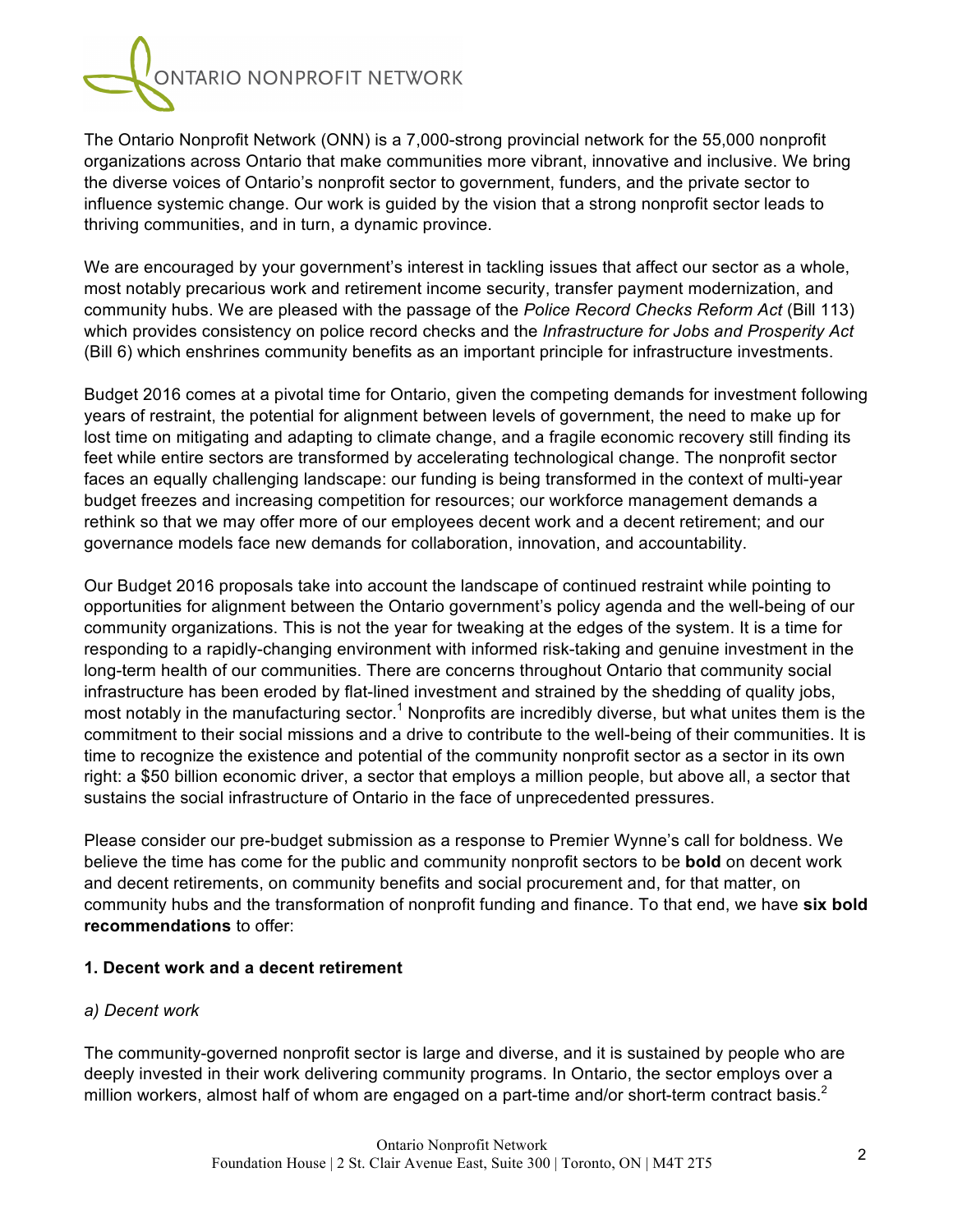

ONN has been supporting the development of a labour force strategy for the nonprofit sector over the past three years. We were pleased to be a partner with Mowat NFP on their recently-released report, *ChangeWork: Valuing decent work in the not-for-profit sector*. The report found that while the nonprofit sector is fortunate to employ many passionate workers there are growing concerns about precarious work, the scarcity of pensions and benefits, and underinvestment in training and development for the nonprofit workforce.3

The Youth and Philanthropy Initiative recently released a report on attitudes toward nonprofit careers among young Canadians.<sup>4</sup> The results of its 22,000-person survey are alarming: 63 percent of youth would not consider a career in the nonprofit sector, with many giving reasons related to "not being able to earn a living working in the sector."

By adopting a Decent Work agenda, the Ontario community nonprofit sector is embracing its responsibility to create quality jobs and career paths for the people who are our most valuable asset. We can't do it alone, however—this is an objective that can only be pursued in partnership with the Ontario government and our other funders. It will require policy changes that create a level playing field across sectors by increasing employment standards for all. It will mean having strategic conversations with our boards and funders about "overhead"—which inevitably supports elements of Decent Work, such as employee benefits and professional development. And it will mean taking a hard look at our grants and funding agreements to see whether they support our commitment to Decent Work—or undermine it.

We are currently building a movement of nonprofits eager to work with us to take the next steps on our Decent Work agenda. **At this stage, we have two sub-recommendations for the Province to assist us in this work:** 

- **support the development of labour market information that would allow for evidencebased decision-making and benchmarking on employment practices and compensation trends in the nonprofit sector; and**
- **expand access to business development supports that are currently available to the private sector to foster innovation and accelerate productivity. 5**

#### *b) A decent retirement*

Most of our sector's workers have no workplace pension plan $^6$  and, after a lifetime of serving the public good, more and more of our workers will have to delay retirement or face a significant drop in income as senior citizens. Alongside the rise of precarious work and a related decline in savings rates among younger workers, this absence of retirement income security is troubling.

ONN supports the introduction of the Ontario Retirement Pension Plan (ORPP) and we look forward to working with the Ontario government on its implementation. This plan will certainly contribute to the future retirement income security of our sector's workers.

Staffing costs are, however, the largest cost for nonprofits with paid employees. An increase in staffing costs resulting from the implementation of the ORPP cannot simply be absorbed into the budgets of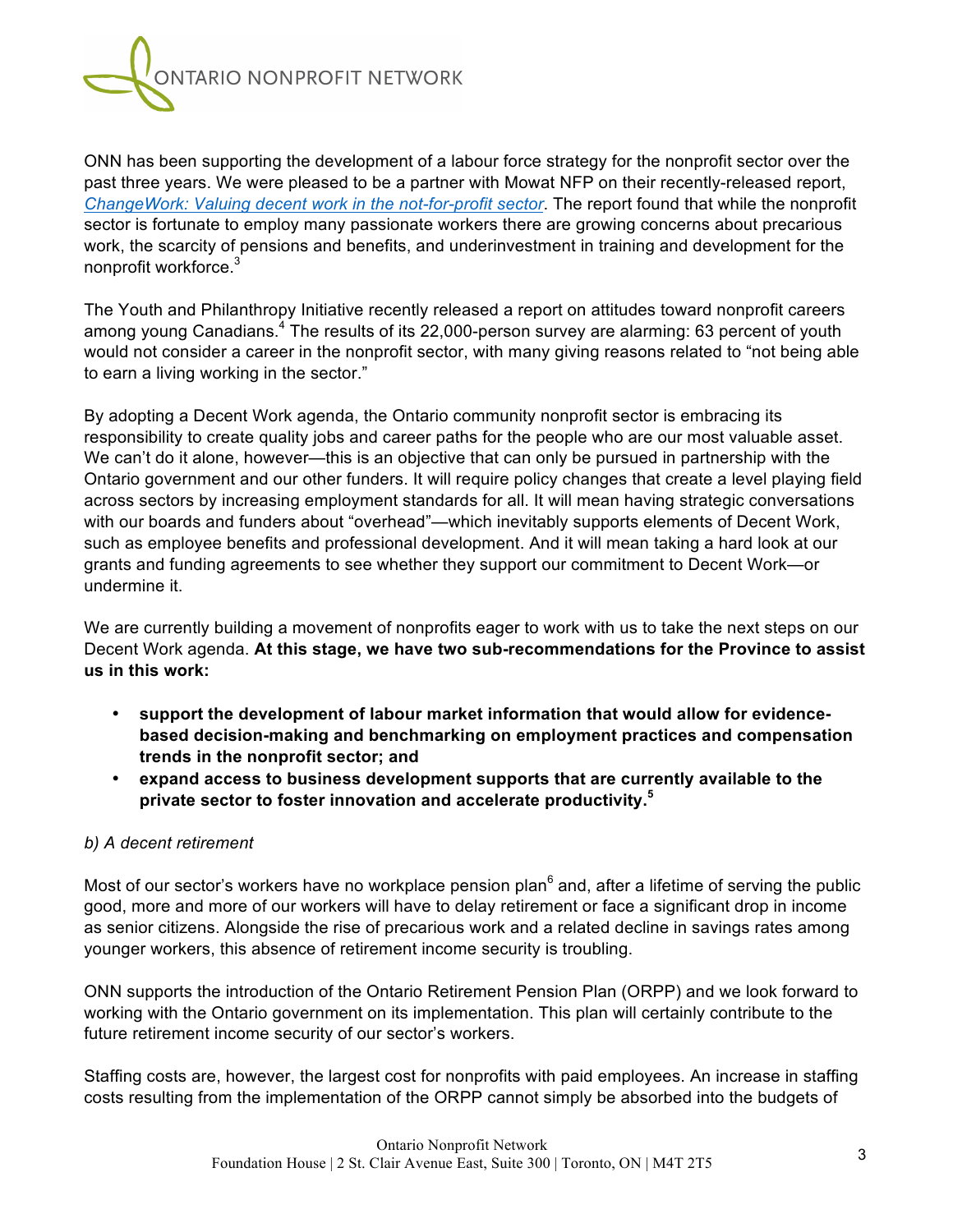

nonprofits. Furthermore, the ORPP will impose new costs on nonprofits at a time when many of these organizations will have endured several years of funding freezes. This might force some nonprofits to reallocate limited resources intended to serve client and community needs to cover the increased cost.

**We recommend that transfer payment agreements, grants and contracts through which the nonprofit sector delivers services on behalf of government should reflect the increased cost of doing business associated with implementing the ORPP. We would furthermore ask the Ontario government's support in appealing to other levels of government and other funders to recognize the cost of ORPP employer premiums for funding purposes—especially the federal government and Ontario municipalities.**

**We would also like to partner with the Ontario government in the broader project of increasing financial and pensions literacy among Ontarians, millions of whom are connected to the nonprofit sector as workers, volunteers, or clients.** Too often, people are taken by surprise when they realize that public programs will not allow them to maintain their standard of living or their private savings have been eroded by administrative and investment fees.

We should also point out that, while the ORPP is necessary, it may not be sufficient for, or adequately tailored to, the conditions of the nonprofit labour force. The ORPP aims to replace 15 percent of a worker's average income after contributions of 40 years. Even combined with other public pension plans and programs, this may still mean a steep drop in income for nonprofit workers who have experienced years of non-standard work arrangements—a pattern which is not unusual in the sector.

To address the remaining gap, ONN recently established the Task Force on Nonprofit Pensions to explore options for introducing a sector-wide pension plan (as nonprofits in Quebec have done). The mandate of the task force is to provide advice on nonprofit-sector ORPP implementation issues and to develop a roadmap for the sector-wide plan. The task force will announce final recommendations by October 2016. We will engage the Ontario government in discussions about the development of the sector-wide pension plan in 2016-2017, well in advance of the introduction of the ORPP for most nonprofits (with 50 or fewer employees and no workplace plan) in 2019.

#### **2. Community benefits and social procurement**

#### *a) Community benefit agreements (CBAs)*

We have two recommendations for the Ontario government on CBAs and social procurement. The first is a recommendation to **develop a cross-government policy framework to support the community benefit principle enshrined in the** *Infrastructure for Jobs and Prosperity Act, 2015* **(IJPA)**. Infrastructure projects that include community benefits are able to leverage public dollars that are already being spent to benefit Ontario communities, aligning the Government's infrastructure spending with other policy goals such as creating jobs and training for marginalized populations, fighting poverty, promoting social enterprise and small businesses, integrating newcomers, and supporting affordable housing. Community benefit agreements have been put in place in several cities, including Toronto.

Last May, Premier Wynne confirmed the Province's commitment to community benefits in her keynote speech to the United Way-McMaster University's Precarity Penalty Symposium. Noting that community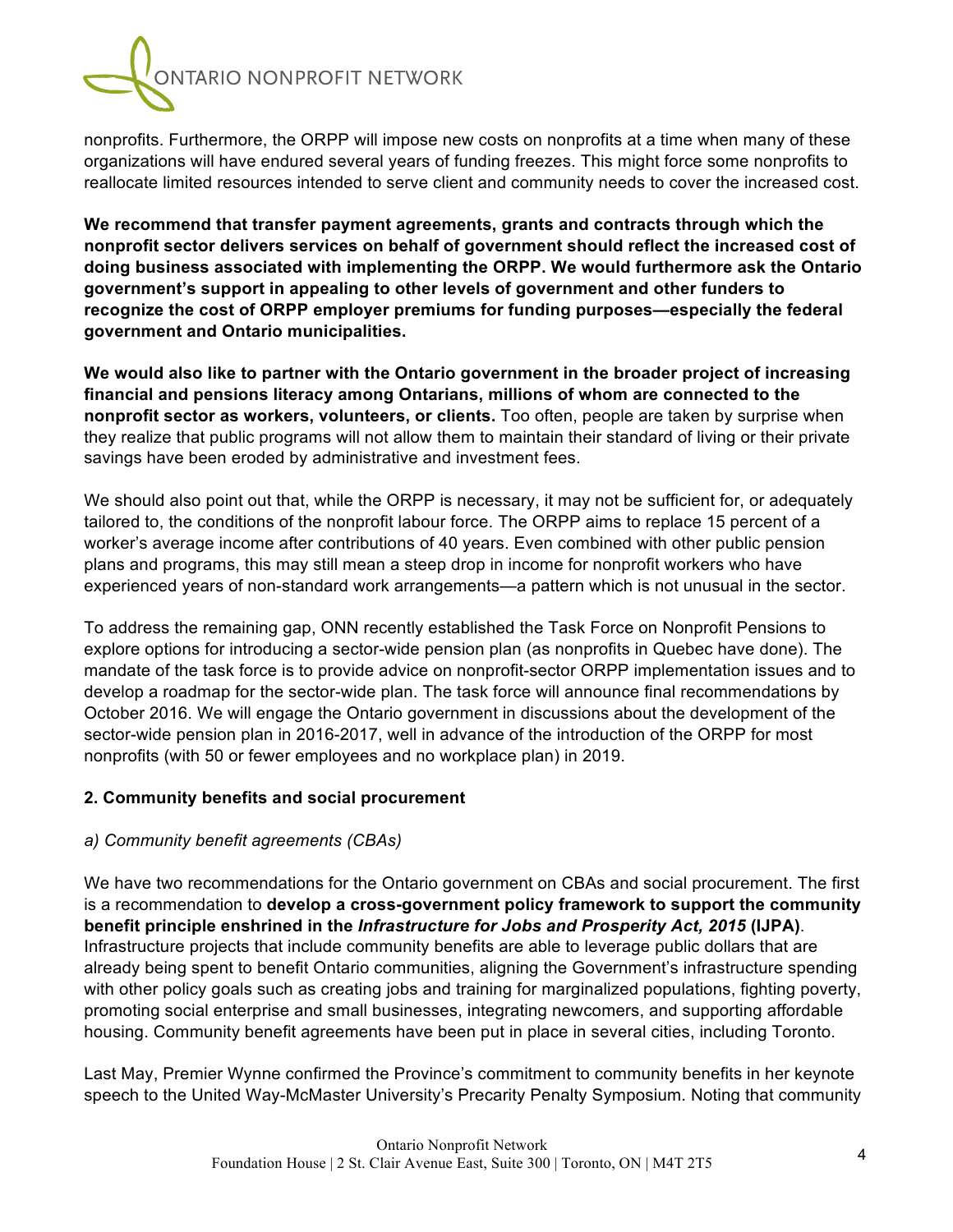

benefit agreements "advance our core values," the Premier pledged, "With another decade of historical infrastructure investments ahead, we want to duplicate this model as part of our work together. $\mathbb{Z}^7$ Adopting a cross-government approach to support the community benefits principle enshrined in the IJPA would be an excellent way to build on this model. Indeed, with the Government of Ontario planning to spend \$134 billion in public infrastructure over the next 10 years,<sup>8</sup> and the newly-elected federal government planning to spend nearly \$125 billion on infrastructure projects over the same timeframe. $9$  there is a historic opportunity to scale up the community benefits process and its enormous social and economic value to Ontarians.

### *b) A social procurement strategy for Ontario*

Our next recommendation is to **develop a provincial strategy on social procurement.** While a policy framework on community benefits focuses on the spin-off effects of large-scale infrastructure projects, a provincial strategy on social procurement would cast a wider net in terms of government and broader public sector purchasing. Capital and salary dollars aside, the Ontario government will spend an estimated \$3.77 billion on services, \$406 million on supplies and equipment, and \$347 million on transportation and communications in 2015-16.<sup>10</sup> At this scale, a targeted social procurement strategy could significantly grow community wealth creation opportunities for Ontario's budding social economy (including social enterprises, nonprofits, and co-operatives).

An Ontario social procurement strategy can build upon the Government's pilot program of the 2015 Pan Am and ParaPan Am Games to help social enterprises be part of games procurement. It could also leverage current efforts through the Ministry of Government and Consumer Services to adopt and adapt procurement processes and policies from other jurisdictions, notably the Scottish government's groundbreaking work on public procurement reform, while respecting international trade agreements.<sup>11</sup>

A broader strategy would need to be developed in consultation with social procurement and social economy experts, including representation from the 80 percent of Ontario social enterprises that are operated by nonprofits.<sup>12</sup> Pending the outcome of consultations, however, the strategy should include:

- a. aligning Government of Ontario and broader public sector procurement policies with social procurement objectives;
- b. ensuring that nonprofit social enterprises have access to a level playing field in terms of legislative/regulatory modernization (notably, rules around earned income) and access to capital investment; and
- c. investing in a social procurement intermediary responsible for "match-making," supplier accreditation, capacity building and evaluation.

## **3. Community hubs and nonprofit funding reform**

In August 2015, the Premier's Advisory Group on Community Hubs published its report, *Community Hubs in Ontario: A Strategic Framework and Action Plan*. The report focuses on how the Province can support community planning, integrated service delivery, and the community infrastructure needed for a vibrant network of community hubs across Ontario. ONN was pleased to be involved in the Advisory Group's consultation work and continues to engage with the newly-created Community Hubs Secretariat as it plans for cross-government implementation of the hubs agenda.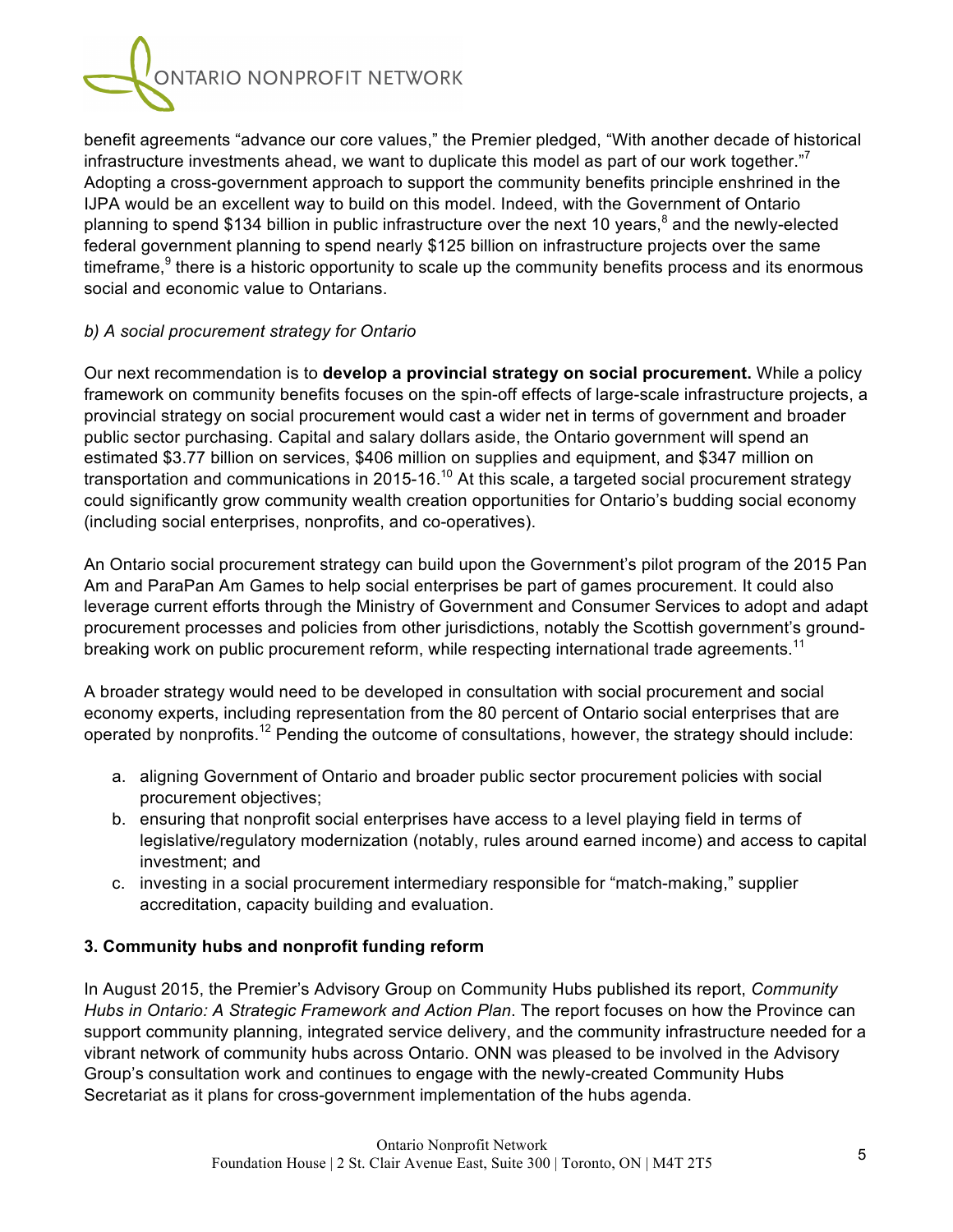

The benefits to Ontarians of a successful hub strategy are clear: a community-level single window entry point to a wide variety of programs and services, including referrals to off-site services. A network of hubs would go a long way to providing more seamless, integrated, and citizen-centred service and community outreach/engagement across a range of sectors (health, social services, recreation, literacy, arts, etc.) for people in the communities where they live.

ONN has made a number of recommendations to the Advisory Group and the Hubs Secretariat. For Budget 2016, we would like to focus on our top two priorities:

#### *a) Access to lands and capital*

One way to find space for a community hub is to repurpose surplus Crown lands or property sold by school boards and other parts of the broader public sector. These properties often hold high value for their communities and should remain in community hands wherever possible. ONN maintains a registry for eligible nonprofits to access provincially-owned properties listed on the Realty Disposal Publication Website, managed by Infrastructure Ontario, before they are listed for public sale. **We recommend that the Realty Disposal Publication Website be expanded to include surplus lands from the broader public sector, including municipalities, universities, colleges, and (especially) school boards.**

We also recommend that under the community hubs strategy, the Province finds a way to **ease access to capital funding for organizations collaborating to launch a community hub**. Whether for space purchase/renovation, building maintenance, IT or other systems/equipment, capital funding will be critical for the launch and sustainability of community hubs. **In particular, we would support expanding eligibility for Infrastructure Ontario (IO) loans to all types of community hub operators and facilitating access to capital grants from the Province.**

*b) Work with community hub initiatives to pilot-test integrated and sustainable funding agreements across multiple provincial program streams*

In Budget 2015, the Ontario government announced the Transfer Payment Administrative Modernization (TPAM) project, noting that "a modern and efficient relationship between the government and service-delivery partners, including hospitals, schools, municipalities and others that carry out work on behalf of the Province, will result in less time spent on administration and more time spent on delivering services to Ontarians." The nonprofit sector welcomed the announcement and has been actively engaged with the TPAM office to advance the funding reform agenda.

One of the key pieces of a modernized funding relationship would be the adoption of an umbrella funding agreement for nonprofit organizations that receive funding to deliver services through multiple provincial streams. These modernized agreements would ideally rest on the optimization of data gathering and sharing ("collect once, use many times"), budget flexibility, full-cost accounting for program funding (including administrative costs), and streamlined reporting mechanisms across funding streams.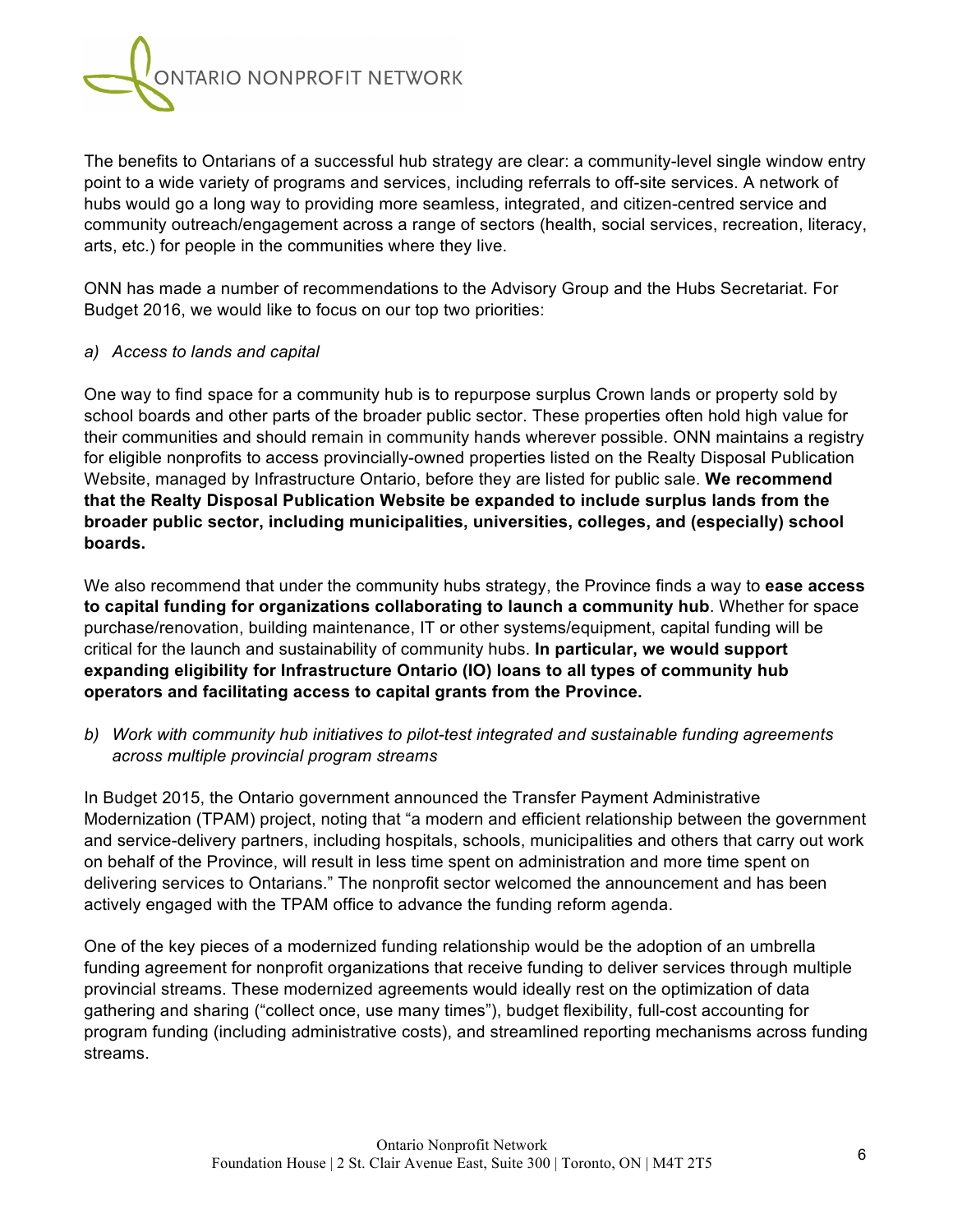

Many existing community hubs receive multiple streams of funding to offer a range of services. The agreements and reporting requirements that accompany these funding streams often create significant administrative burdens for both the nonprofit sector and for funders. The community hubs agenda provides a clear opportunity to test new provincial funding agreements that would reduce the burden for both sectors while providing integrated accountability mechanisms. Premier Wynne herself drew this connection when she spoke of the two initiatives in her address to the 2015 ONN Conference: "It is why I am so excited about the Community Hubs Strategy we released this summer and about the work we are doing together to transform how transfer payment arrangements work. Together, we are asking the right questions, finding innovative solutions and ensuring that our collective resources are being used most effectively to strengthen our communities."

**Our recommendation is that existing community hub operators receiving funding from multiple provincial ministries should therefore be offered the option of entering into integrated, placebased umbrella agreements with a lead ministry that covers ongoing hub costs (operating and capital) as well as adequate, sustainable delivery costs for the provincially-funded programs those organizations administer. These agreements should incorporate the full costs of program delivery, reasonable budget flexibility, and integrated financial reporting and audit requirements across provincially-funded programs delivered at that location**. Operational funding should include compensation (salaries, benefits and pension contributions) for hub staff functions, such as service planning and coordination, communications, and community engagement. It would also ease the administrative burden for hubs if functions such as reception, facilities management and financial/administrative management were covered under dedicated hub funding rather than asking multiple organizations to estimate their use of these and divide the costs accordingly.

Some of Ontario's oldest community hubs—our network of settlement houses—are now over a hundred years old. In light of a new wave of settlement just beginning in Ontario with the arrival of a large number of refugees from the Syrian civil war, it is timely to reflect on the benefit that hubs provide to our communities when they are given the right support. While the Advisory Group's report emphasized how the Province can support the creation of new hubs, the success of the community hubs strategy will also depend on supporting the sustainability of existing community hubs.

#### **Conclusion**

In closing, we would like to return to another moment from Premier Wynne's video address at the 2015 ONN Conference: "Your work interacts with every community in Ontario and with every part of our government everyday — so it is my job to ensure we are supporting you." Our sector is pleased to have your government's support as we work together to make progress on issues that affect communities across the province. It is time to address the barriers nonprofits face to being truly innovative and responsive to the evolving needs of our communities. Our diverse sector is a source of jobs and economic growth as well as community well-being, but it could do so much more with the right enabling conditions that sustain these efforts. Our recommendations for Budget 2016 reflect a growing realization among nonprofit leaders that we can no longer endlessly "do more with less" but instead must stand together as a \$50 billion sector and insist on co-creating with government the fiscal, policy and operating mechanisms that will let us "do more"—period. More decent work, more community benefits, more growth in the social economy and more integrated and responsive community services.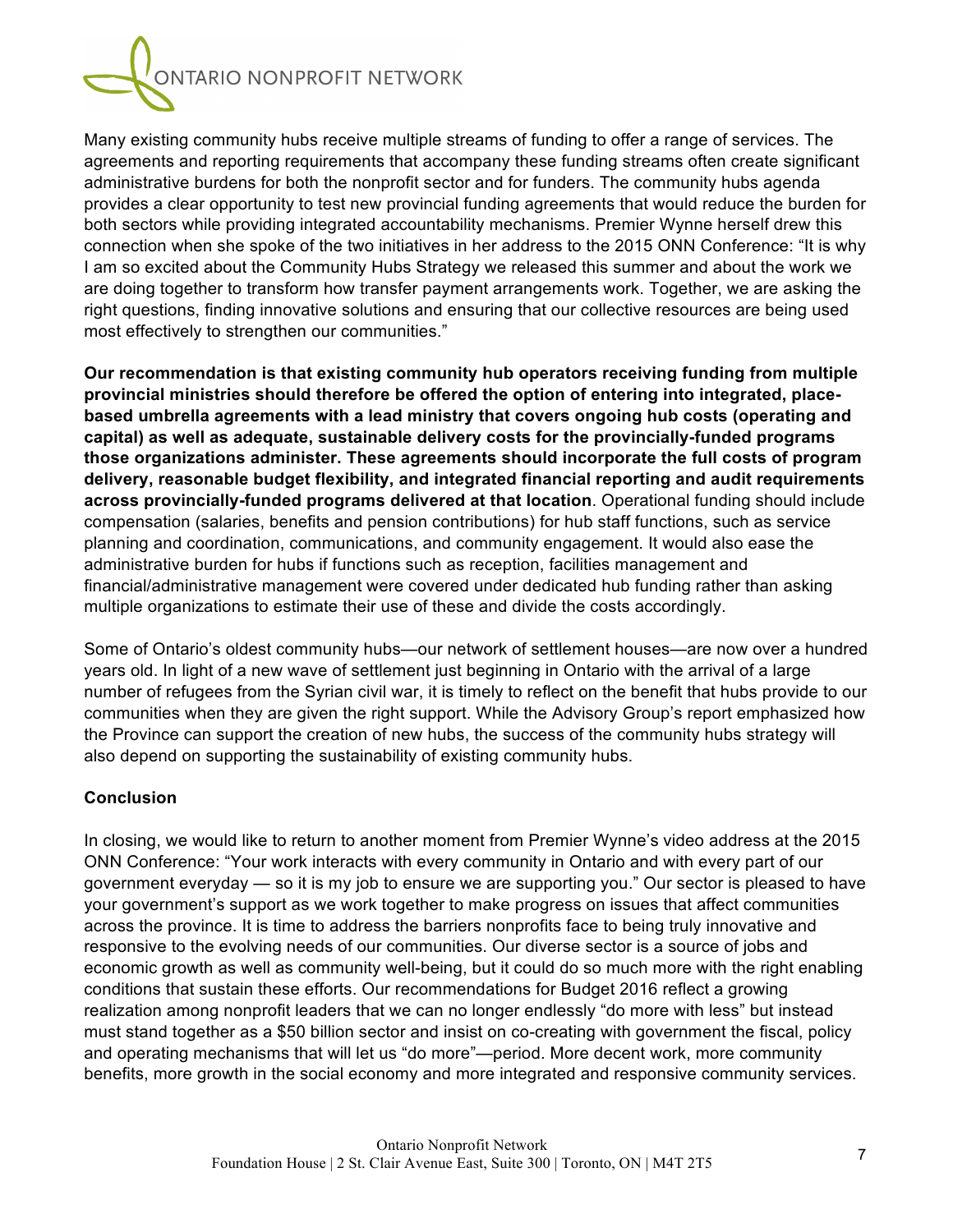

Nonprofits have the community governance that grounds us, the networks that allow us to partner in the service of broader community goals, and the desire to innovate in response to our communities' changing needs. We look forward to being an engaged partner as the Government of Ontario strategically manages the transformations we are witnessing in our economy and our society.

Sincerely,

Cathy Taylor Executive Director